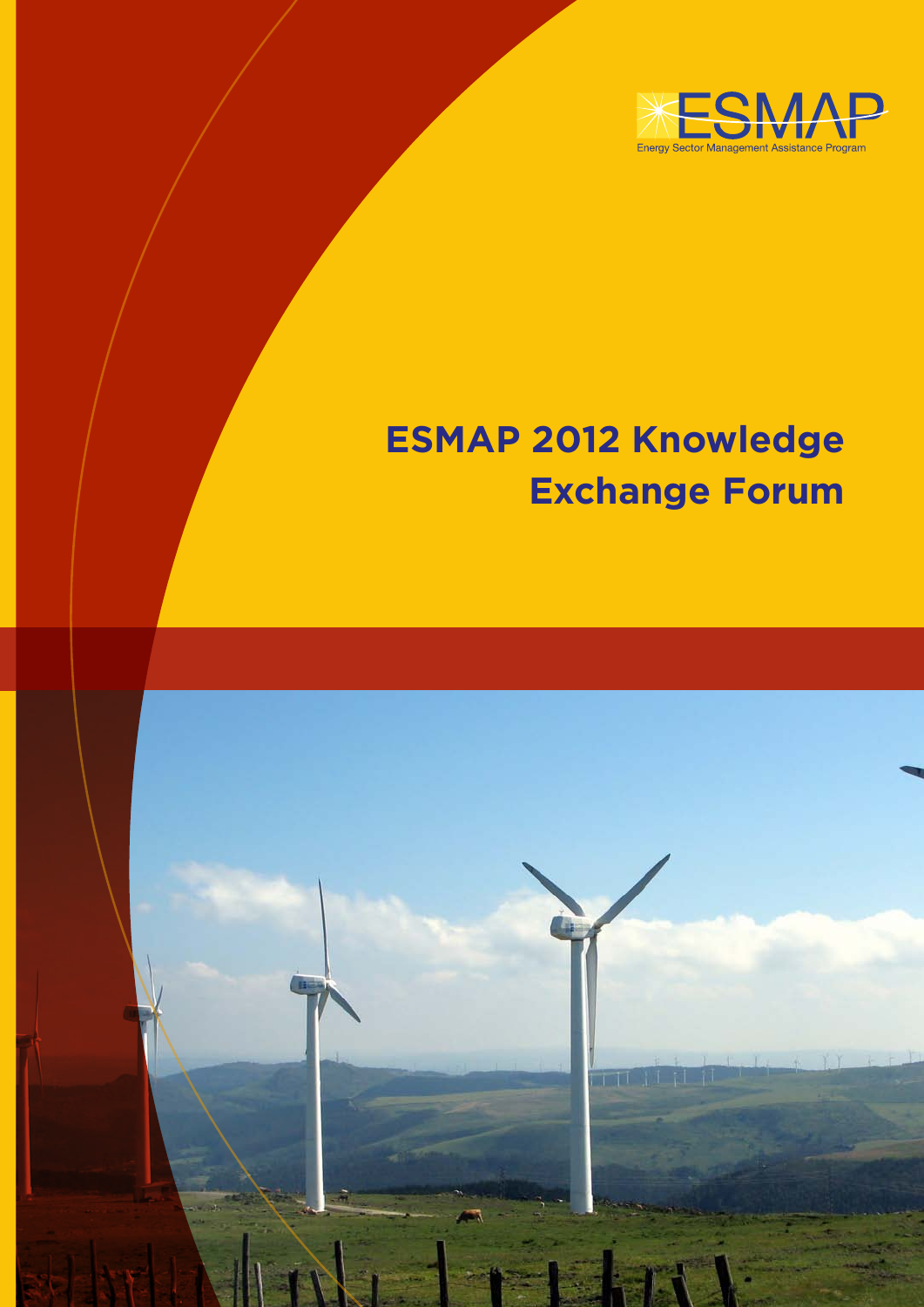# **ESMAP 2012 KNOWLEDGE EXCHANGE FORUM**

# ABOUT ESMAP

The Energy Sector Management Assistance Program (ESMAP) is a global knowledge and technical assistance program administered by the World Bank. It provides analytical and advisory services to low- and middle-income countries to increase their know-how and institutional capacity to achieve environmentally sustainable energy solutions for poverty reduction and economic growth. ESMAP is funded by Australia, Austria, Denmark, Finland, France, Germany, Iceland, Lithuania, the Netherlands, Norway, Sweden, and the United Kingdom, as well as the World Bank.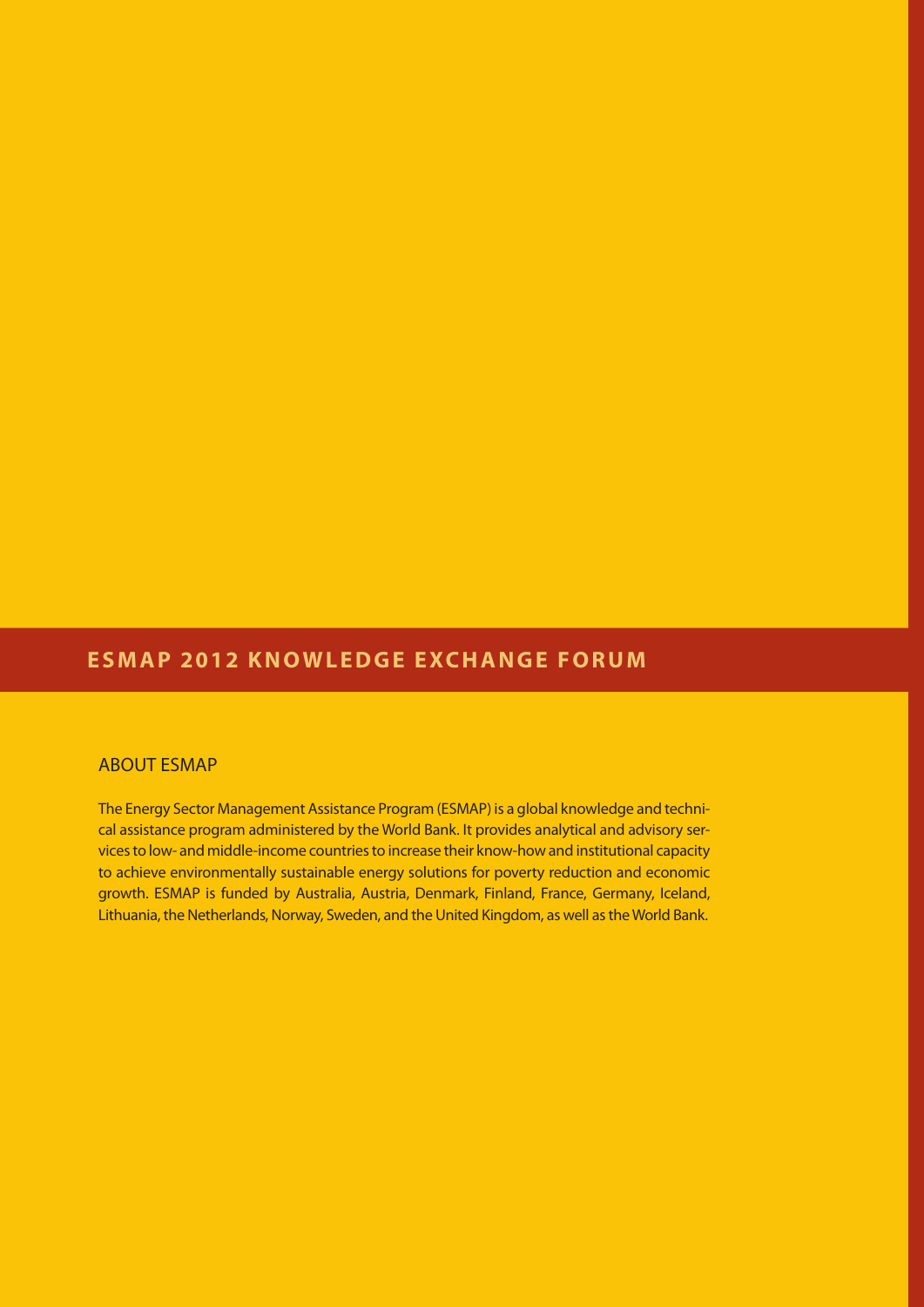# **ESMAP Knowledge Exchange Forum 2012**

Monday - Wednesday, May 7-9, 2012 1225 Connecticut Ave., NW | Room C8-150 Washington, DC, 20433

The ESMAP Knowledge Exchange Forum is an opportunity for energy sector practitioners and policymakers from developing countries to join with global experts to share experiences and views about pressing global energy challenges. The Forum is designed to facilitate the exchange of knowledge across sectors and regions, and between representatives from client countries and ESMAP donors.

As in previous years, the 2012 ESMAP Knowledge Exchange Forum focuses on "frontier" issues – issues of emerging importance to developing countries across the world. This year, the Forum will focus on three such themes:

#### Results-Based Approaches in Energy: Learning from Other Sectors (May 7)

Results-based approaches are receiving increasing interest from client countries and donors, but their deployment in the energy sector has been limited compared to other sectors. ESMAP has embarked on a two-year work program that aims to assess how results-based approaches can be used to improve outcomes and scale up financing for energy sector development.

# Energy Access for the Urban/Peri-Urban Poor (May 8)

Rapid urbanization is putting new pressures on many developing countries to deliver reliable, clean energy services to urban populations. This is especially true in slum areas and informal settlements that have long been characterized by a lack of modern energy services. ESMAP and the Cities Alliance are partnering with city authorities and urban planners to identify solutions to this challenge that can be replicated in urban and periurban communities around the world.

#### Renewable Energy Resource Mapping (May 9)

Mapping national renewable energy resources is a crucial step in providing the information needed for governments and regulatory authorities to develop strategies and policy frameworks to support the sustainable expansion of renewable power generation. This session is aimed to facilitate sharing of experience between countries that have successfully completed such work and those that are just starting.

The Knowledge Exchange Forum will wrap up on May 9 with a showcase of ESMAP tools designed to support low carbon development planning.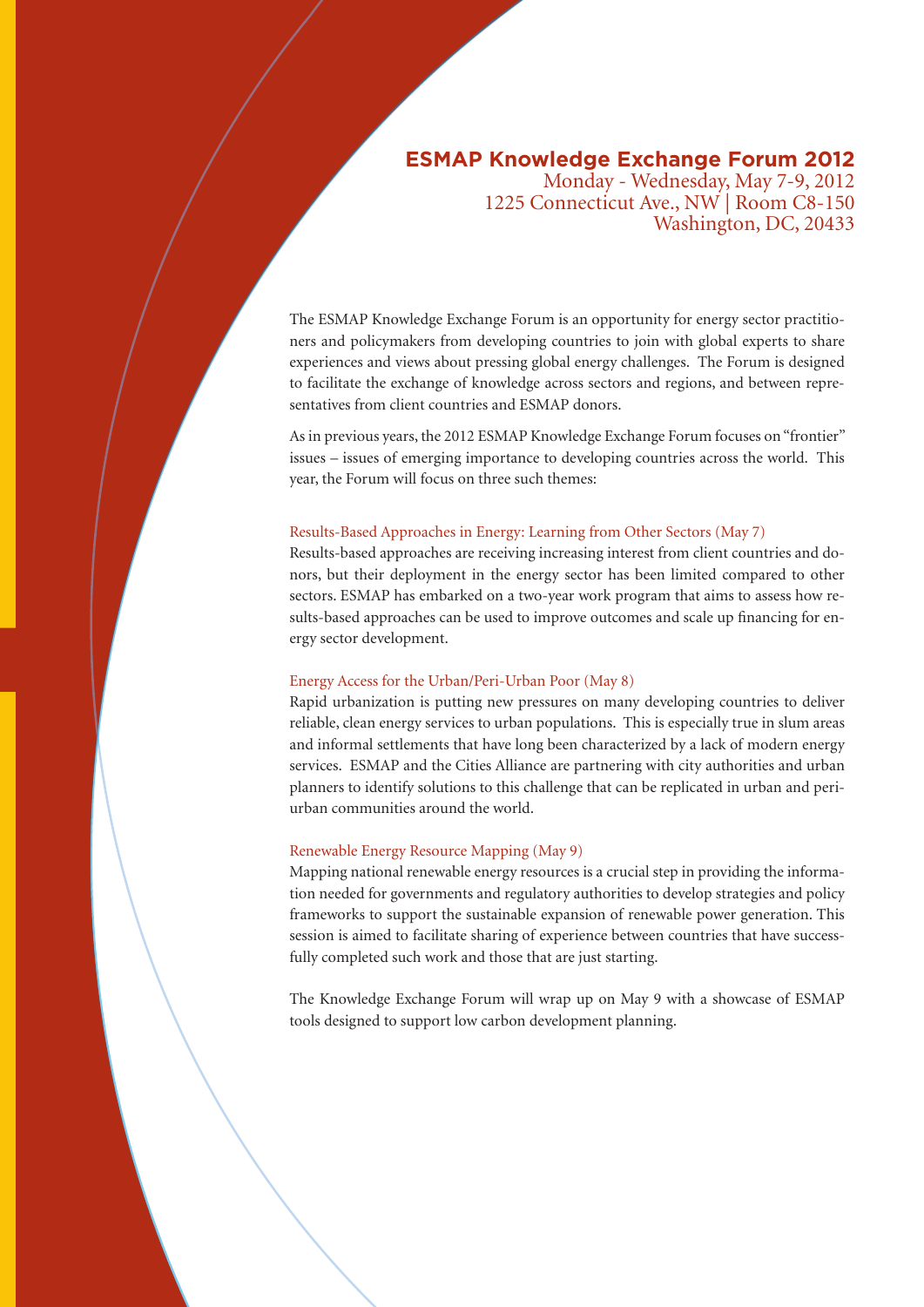# **Day 1 | Monday, May 7**

| <b>RESULTS-BASED APPROACHES IN ENERGY – LEARNING FROM OTHER SECTORS</b> |                                                                                                                                                                                                                                                                                                                                           |
|-------------------------------------------------------------------------|-------------------------------------------------------------------------------------------------------------------------------------------------------------------------------------------------------------------------------------------------------------------------------------------------------------------------------------------|
| 8:30                                                                    | <b>REGISTRATION &amp; CONTINENTAL BREAKFAST</b>                                                                                                                                                                                                                                                                                           |
| 9:00                                                                    | Welcome   Vijay Iyer, Director, Sustainable Energy Department, World Bank (WB)                                                                                                                                                                                                                                                            |
| 9:15                                                                    | Setting the Stage   Panel Discussion on Results-Based Approaches<br>Chair   Andrew Steer, Special Envoy for Climate Change, WB                                                                                                                                                                                                            |
|                                                                         | <b>Panelists</b><br>- Nancy Birdsall, Center for Global Development<br>- Joseph Nganga, RE Ventures, Kenya<br>- Carmen Nonay, Senior Infrastructure Specialist, Global Partnership for Output-Based Aid, WB<br>- Fadia Saadah, Manager, Operations Policy and Country Services, WB                                                        |
| 10:30                                                                   | <b>BREAK</b>                                                                                                                                                                                                                                                                                                                              |
| 11:00                                                                   | <b>Results-Based Financing in the Health Sector</b><br>- Experiences in the Health Sector: An Overview   Benjamin P. Loevinsohn, Lead Public Health<br>Specialist, WB<br>- Performance-Based Financing in the Public Sector in Rwanda and Burundi   Gyorgy Fritsche, Senior<br>Health Specialist, and Rigobert Mpendwanzi, Consultant, WB |
| 12:00                                                                   | Performance-Based Contracting in the Roads Sector<br>- Output and Performance-Based Contracting for Roads Development: Application in Liberia Road<br>Asset Management Project   Kulwinder Rao, Senior Highway Engineer, WB                                                                                                               |
| 12:45                                                                   | <b>LUNCH</b>                                                                                                                                                                                                                                                                                                                              |
| 1:45                                                                    | <b>Results-Based Approaches in the ICT Sector</b><br>- Output-Based Aid Experiences in the ICT Sector   Doyle Gallegos, Lead ICT Policy Specialist, WB<br>- Innovative PPP for Tax Modernization: The eGhana Project   Mavis A. Ampah, Senior ICT Policy<br>Specialist, WB                                                                |
| 2:45                                                                    | Results-Based Financing in the Water and Sanitation Sector<br>- Brazil REAGUA: First Comprehensive RBF Scheme in a Bank-financed Project   Carlos Velez, Lead<br>Economist, WB                                                                                                                                                            |
| 3:30                                                                    | <b>BREAK</b>                                                                                                                                                                                                                                                                                                                              |
| 4:00                                                                    | Results-Based Approaches for the Energy Sector   Panel Discussion<br>Chair   Rohit Khanna, Program Manager, ESMAP, WB                                                                                                                                                                                                                     |
|                                                                         | Panelists<br>- Gevorg Sargsyan, Program Coordinator, Climate Investment Funds, WB<br>- Dirk Sommer, Sr. Investment Officer, IFC<br>- Kilian Reiche, Consultant, Africa Electrification Initiative, WB<br>- Juan Manuel Rojas, Bridas Coporation                                                                                           |
| 5:15                                                                    | Final Remarks   Rohit Khanna, Program Manager, ESMAP                                                                                                                                                                                                                                                                                      |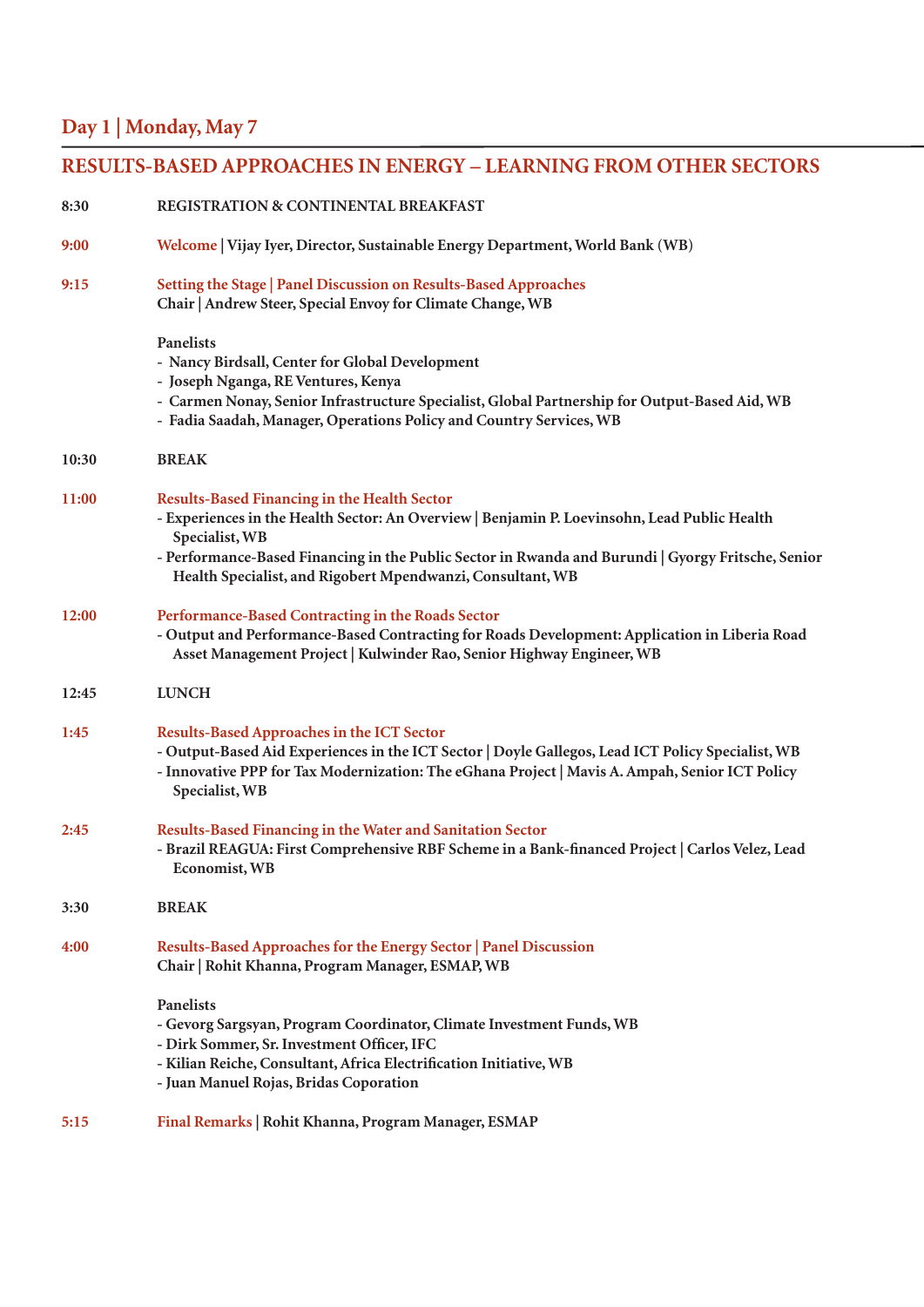# **Day 2 | Tuesday, May 8**

# **ENERGY ACCESS FOR THE PERI-URBAN/URBAN POOR**

#### **1:30 REGISTRATION**

#### **2:00 Welcome | Rohit Khanna, Program Manager, ESMAP**

**2:15 Access to Electricity | Moderated Panel**

**Introduction of Panelists | Gabriela Elizondo Azuela, Task Team Leader, WB**

#### **Panelists**

- **The Urban and Periurban Challenge | William Cobbett, Manager, Cities Alliance**
- **Problem in the Making: India's Urban and Periurban Poor | Pratima Joshi, Shelter Associates**
- **Documentary: "Umeme Kwa Taifa" and Kenya's Success in Progress: ''Stimaloan'' Credit Facilities | James Njuguna, Customer Relations & Marketing Manager, Kenya Power**
- **Enabling Conditions for Sustainability: Lessons from Brasil | José Cavaretti, Manager, Eletropaulo (Brazil)**

#### **Emerging Issues and Best Practices**

**Moderator | Connie Smyser, Smyser Associates**

#### **3:40 BREAK**

#### **4:00 Access to Clean Fuels | Moderated Panel**

**Introduction of Panelists | Venkat Putti, Program Team Leader, ESMAP**

#### **Panelists**

- **Economics of LPG in Developing Countries | Masami Kojima, Lead Energy Specialist, WB**
- **Clean Fuel Substitution: Serving the Needs of Consumers | Alex Evans, Energy Transportation Group**
- **Sustainability: Replicable Business Model for LPG | Renzo Bee, VP LPG Business Line Interna tional, TOTALGAZ**
- **Successful Kerosene Conversion to LPG | Gusrizal Taib, Senior Vice President, Corporate Investment and Business Development, Pertamina**
- **Documentary: "Connecting the Poor to Natual Gas in Colombia" | Elvira Peynado Vengoechea, Promigas**
- **Successful Innovative Partnerships | Luis Tineo, Senior Operations Officer, WB**

#### **Emerging Issues and Best Practices Moderator | Connie Smyser, Smyser Associates**

**5:20 Wrap Up | Venkat Putti, Program Team Leader, ESMAP**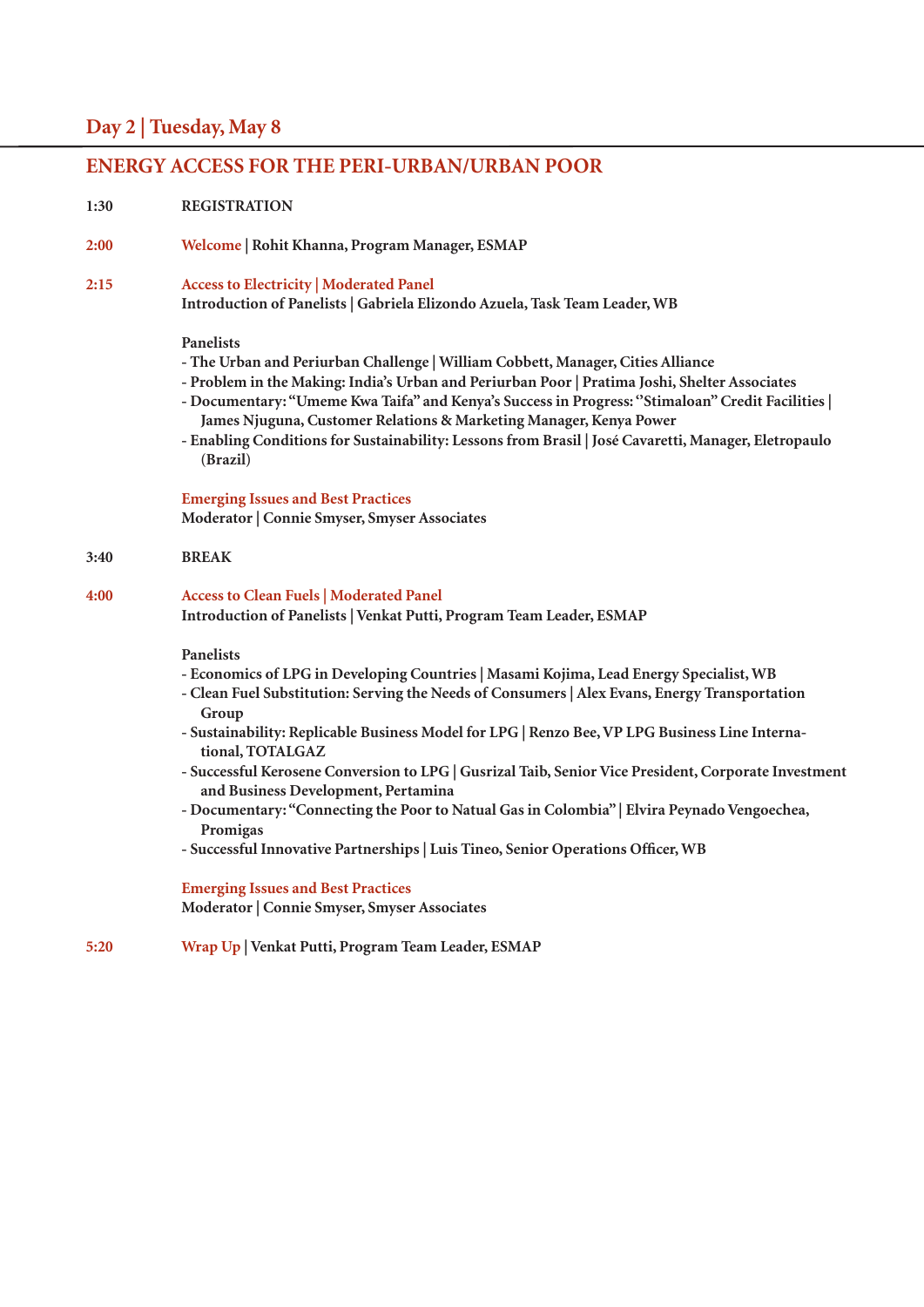# **RENEWABLE ENERGY RESOURCE MAPPING AND ENERGY ASSESSMENT TOOLS**

| 8:00  | <b>CONTINENTAL BREAKFAST</b>                                                                                                                                                                                                                                                                                                                                                                                                                                                                                                                                                               |
|-------|--------------------------------------------------------------------------------------------------------------------------------------------------------------------------------------------------------------------------------------------------------------------------------------------------------------------------------------------------------------------------------------------------------------------------------------------------------------------------------------------------------------------------------------------------------------------------------------------|
| 8:30  | Welcome   Rohit Khanna, Program Manager, ESMAP<br><b>Instructions   Michael Randel, Moderator</b>                                                                                                                                                                                                                                                                                                                                                                                                                                                                                          |
| 8:45  | <b>Renewable Energy Resource Mapping</b><br>- Introduction to Mesoscale and Microscale Wind Resource Mapping   Jake Badger, DTU<br>Wind Energy, Technical University of Denmark<br>- CEM Wind and Solar Global Atlas   Nicolas Fichaux, IRENA (United Arab Emirates)                                                                                                                                                                                                                                                                                                                       |
| 9:30  | Wind   Moderated Panel<br>- Pierre El Khoury, Lebanese Center for Energy Conservation<br>- Dr. S. Gomathinayagam, Executive Director, Centre for Wind Energy Technology (India)<br>- Joseph Tawiah Quayson, Planning Engineer, Ministry of Energy (Ghana)<br>- Sixtus Tohlang, CEO, Lesotho Energy Generation Authority                                                                                                                                                                                                                                                                    |
| 10:30 | <b>BREAK</b>                                                                                                                                                                                                                                                                                                                                                                                                                                                                                                                                                                               |
| 11:00 | Solar/Hydropower/Biomass   Moderated Panel<br>- Hosni Ghedira, Director, Research Center for Renewable Energy Mapping, Masdar Institute<br>(United Arab Emirates)<br>- Niyibizi Mbanzabigwi, Sustainable Energy Development Project, Energy Water and Sanitation<br><b>Authority (Rwanda)</b><br>- Ajwad Musthafa, Deputy Director, Maldives Energy Authority<br>- Taposh Kumar Roy, Additional Secretary, Power Division, Ministry of Power, Energy and Mineral<br>Resources (Bangladesh)<br>- Vore Veve, Director Energy Division, Department of Petroleum and Energy (Papua New Guinea) |
| 12:00 | <b>Renewable Energy Resource Mapping Providers/Vendors</b><br>- Wind   Daran Rife, GL Garad Hassan (USA)<br>- Solar   Riaan Meyer, Stellenbosch University (South Africa) and Harsh Goenka, GeoModel<br>Solar (Slovakia)<br>- Small Hydropower   Doug Hall, Idaho National Laboratory (USA)                                                                                                                                                                                                                                                                                                |
| 1:00  | Wrap Up   Oliver Knight, Senior Energy Specialist, ESMAP                                                                                                                                                                                                                                                                                                                                                                                                                                                                                                                                   |
| 1:15  | <b>LUNCH</b>                                                                                                                                                                                                                                                                                                                                                                                                                                                                                                                                                                               |
| 2:15  | <b>Showcase   ESMAP Tools to Support Low Carbon Development Planning</b><br>Overview of ESMAP's Tools   Pedzi Makumbe, Energy Specialist, ESMAP<br>- TRACE   Feng Liu, Senior Energy Specialist, ESMAP<br>- MACTool   Andreas Mästle, Consultant<br>- EFFECT   Pedzi Makumbe, Energy Specialist, ESMAP<br>- ETOAG   Sameer Shukla, Senior Energy Specialist, ESMAP                                                                                                                                                                                                                         |
| 3:45  | Closing Remarks   Rohit Khanna, Program Manager, ESMAP                                                                                                                                                                                                                                                                                                                                                                                                                                                                                                                                     |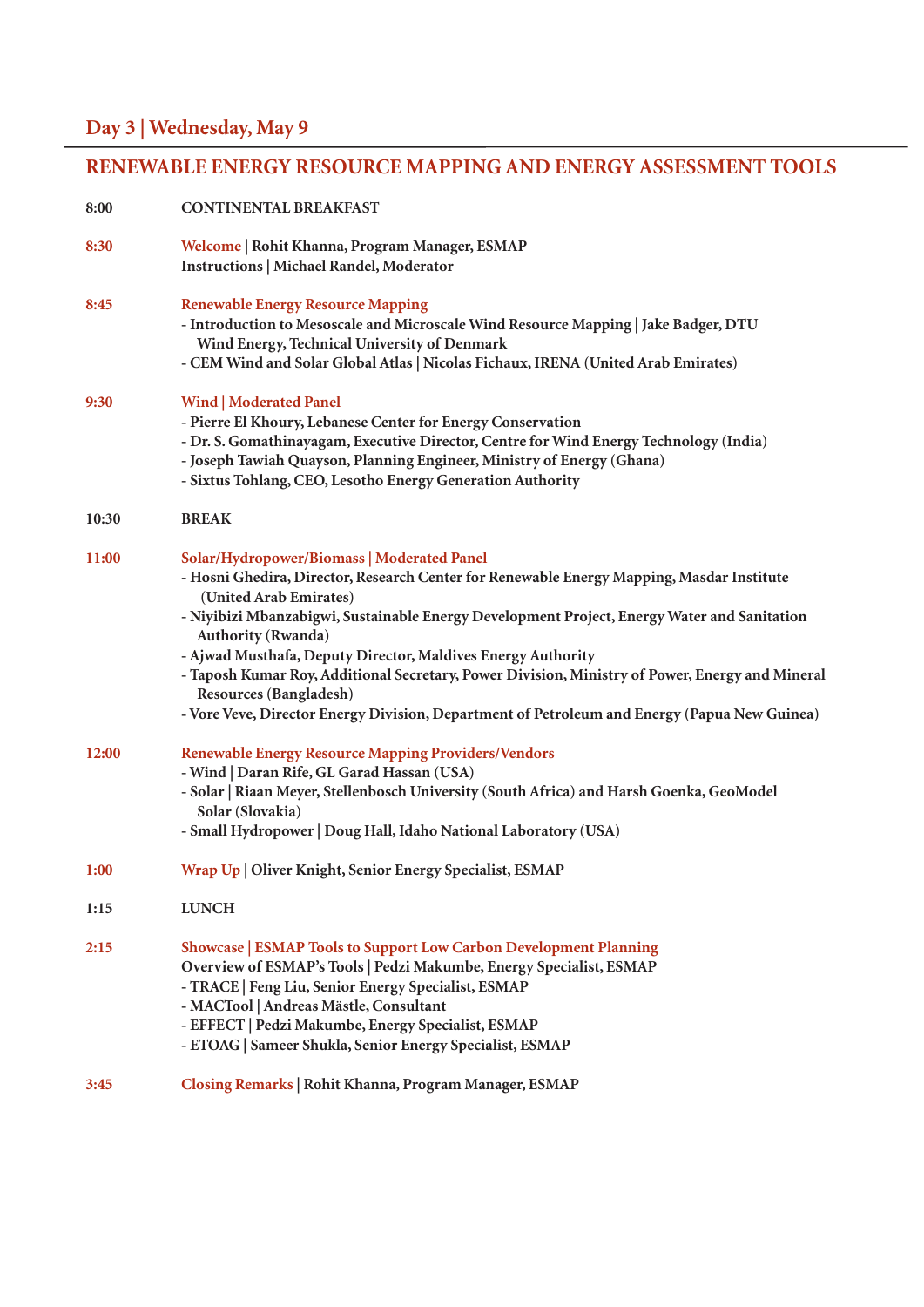# **Day 1 | Monday, May 7**

# **RESULTS-BASED APPROACHES IN ENERGY – LEARNING FROM OTHER SECTORS**

# **Session 1**

# **Nancy Birdsall**

Nancy Birdsall is the Center for Global Development's founding president. From 1993 to 1998, she was executive vice president of the Inter-American Development Bank, the largest of the regional development banks, where she oversaw a US\$30 billion public and private loan portfolio. Before that she worked for 14 years in research, policy, and management positions at the World Bank, including as director of the Policy Research Department. Prior to launching the Center, she served for three years as Senior Associate and Director of the Economic Reform Project at the Carnegie Endowment for International Peace where her work focused on globalization, inequality and the reform of the international financial institutions. She is the author, co-author, or editor of more than a dozen books and many scholarly papers. Her most recent publications include Cash on Delivery: A New Approach to Foreign Aid and New Ideas on Development after the Financial Crisis, co-edited with Francis Fukuyama. Shorter pieces of her writing have appeared in dozens of US and Latin American newspapers and periodicals. Birdsall received her PhD in economics from Yale University and an MA from Johns Hopkins School of Advanced International Studies.

#### **Carmen Nonay**

Carmen Nonay is currently the Acting Program Manager for Global Partnership on Output-Based Aid (GPOBA). Before that, she was the Lead for the Center of Expertise and for the New Business Group, two of the four main operational groups at GPOBA. She has also been Task Manager for OBA projects in the health and energy sectors and for GPOBA's Knowledge & Learning Program. Ms. Nonay joined the World Bank Group (WBG) in 1997 and has worked at the World Bank, IFC and MIGA. At IFC, she led financial sector projects and received the IFC FY06 Corporate Award for her work with the Mexico Housing Team. At MIGA, she held several positions at headquarters and in the field as Senior Underwriter for projects in energy, finance, oil, gas and mining. Prior to joining the WBG, Ms. Nonay worked for the trading company of Nippon Steel in both the US and Japan. Ms. Nonay received an MBA with honors from Thunderbird and a Bachelor's in Business Administration from the University of Texas (Austin) and two Bachelor's Degrees in Sociology and in Political Science from the Universidad Complutense de Madrid (Spain).

<mark>Fadia Saadah</mark><br>Fadia Saadah is a Manager in the Operations Policy and Quality department in the Operations Policy and Country Services vice presidency (OPCS) at the World Bank. Her responsibilities include investment lending, Program-for-Results as well as reporting and delivery management. She has led the efforts to develop the Program-for-Results lending instru- ment that was approved by the Board of Directors in January 2012 and the overall reform of investment lending instruments and processes. She has broad operational, managerial<br>and leadership experience. She has worked on development projects in Indonesia, Lebanon, Philippines, and the Pacific. Prior to her appointment to her current position in September 2008, she was sector manager in the Human Development Sector of the East Asia and Pacific Region. Her studies focused on environmental health, epidemiology, biostatis-<br>tics, demography, health policy and financing. She holds a PhD in Population Dynamics and a Master of Health Science from Johns Hopkins University and science degrees from the American University of Beirut.

**Joseph Nganga**<br>Joseph Nganga is CEO of Renewable Energy Ventures, a renewable energy and energy efficiency project development and advisory firm with offices in Kenya, Uganda, Zimbabwe and Mozambique. As a consultant to infoDev at the World Bank, he played a key role in developing the US\$15 million Kenya Climate Innovation Center business plan and raised the funds to implement it. In the advisory role, Joseph works with companies, government and development agencies in identifying ways to accelerate the scale up of renewable energy in<br>Eastern Africa. Mr. Nganga also leads business development work for Carbon Africa, a carbon asset origination and trading company based in Nairobi with offices in Eastern Africa and Washington DC. He is also on the steering committee of the Africa Renewable Energy Alliance. Prior to founding Renewable Energy Ventures, Mr. Nganga founded and ran a trading business operating in seven countries in Africa. Prior to his entrepreneurial pursuits, Joseph worked in investment banking for Bank of America in Charlotte, North Carolina.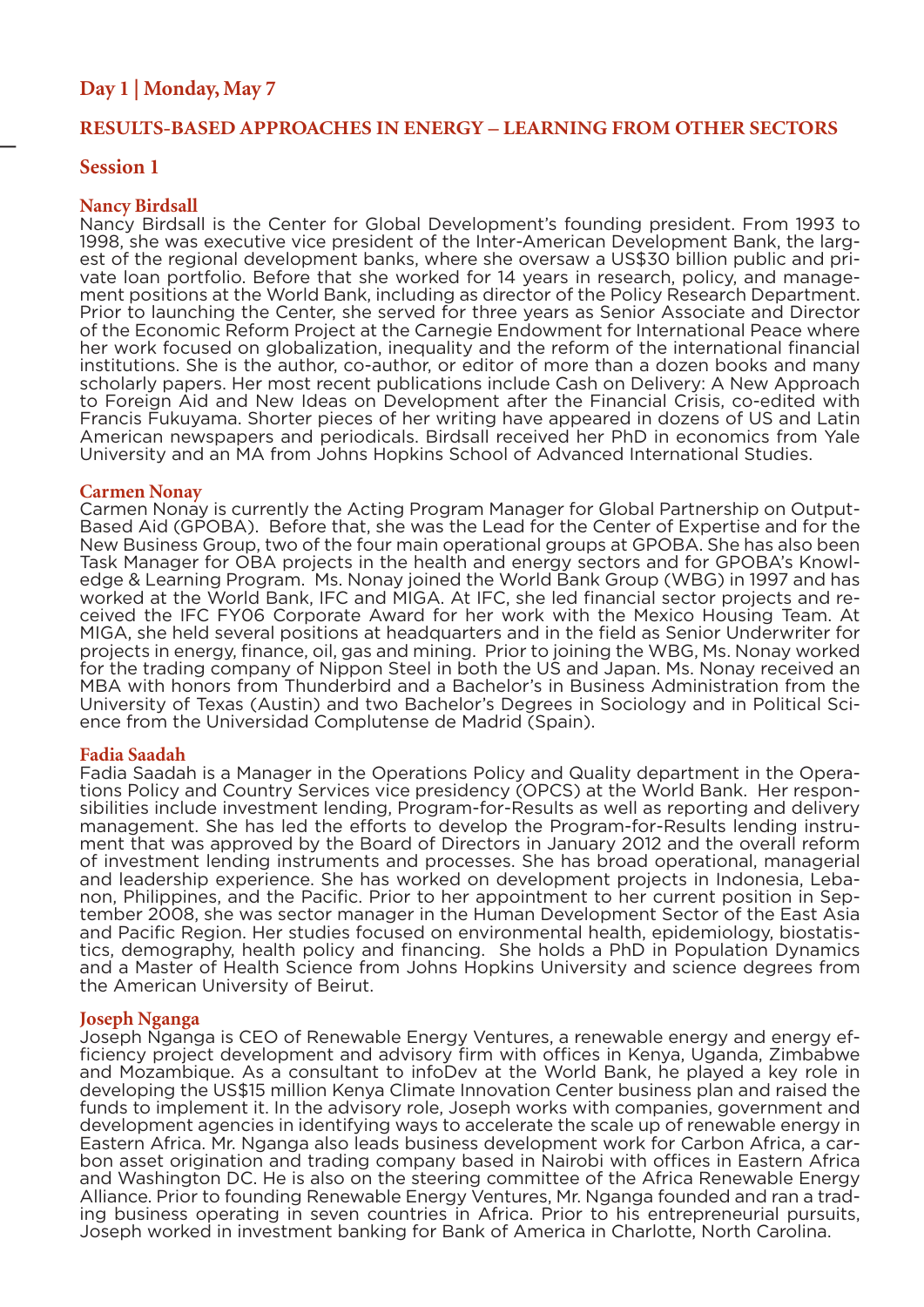# **Session 2**

# **Benjamin P. Loevinsohn**

Benjamin Loevinsohn is a Canadian physician and a lead public health specialist at the World Bank, which he joined in 1999. He is currently the health, nutrition, and population cluster leader for 15 countries in central Africa. He worked for many years as team leader for health sector activities in Afghanistan and Pakistan. Prior to joining the World Bank, Dr. Loevinsohn worked as a senior health specialist at the Asian Development Bank (1993- 1999), advisor to Philippine Department of Health (1990-1993); Technical Officer, UNICEF, Sudan (1987-1989); and Primary Care Physician, Government of Nicaragua (1984-1985). Dr. Loinevinsohn did his medical training at McMaster University in Canada and studied public health at Harvard University. He is the author of more than 25 articles in peer reviewed journals. His particular interests are in monitoring and evaluation (M&E), contracting for health service delivery (he is the author of a book on contracting entitled Performance-Based Contracting for Health Services in Developing Countries – A Toolkit), results-based financing, and health system strengthening in post-conflict settings.

# **Gyorgy Fritsche**

Gyorgy Fritsche is a medical doctor, a Dutch national, specializing in tropical medicine, with a postgraduate degree in Health Policy, Planning and Financing from the LSHTM/LSE. For the past eighteen years he has been living and working as a practitioner, public health manager and advisor in Zambia, Senegal, Afghanistan, Kenya, South-Sudan and Rwanda. For the past ten years he has been closely involved in designing, implementing and scaling up supply-side Results Based Financing programs in Afghanistan, Rwanda, Burundi, Kyrgyzstan and Nigeria. Since 2009 he has worked for the World Bank in Washington DC as a Senior Health Specialist. He advises colleagues and governments in appropriate design and implementation issues related to Results-Based Financing (RBF) programs.

# **Rigobert Mpendwanzi**

Rigobert Mpendwanzi is a health financing and RBF expert. A Rwandan national, from 1999 to 2005 he was in charge of the Health Management Information System at the Ministry of Health in Rwanda, where he was also Contract and Financing Manager for Performance Based Financing in 2005-2010. He is currently working with the World Bank as the RBF specialist located in Burundi, providing technical assistance to the Burundi health system for PBF implementation. Rigobert holds a Bachelor of Bussiness Administration from the Kigali Institute of Science, Technology and Management and a Masters of Public Health from the National University of Rwanda.

# **Session 3**

# **Kulwinder Rao**

Kulwinder Rao is a professional engineer with over 26 years of post graduate experience. He has worked at the highest level in a government road administration in India. He has also held senior management position in private sector before joining the Bank. He is currently Senior Highway Engineer working for the Africa Region at the World Bank, managing all roads portfolios in Liberia and Mozambique and also supporting OPRC contracts in Andhra Pradesh, India.

# **Session 4**

# **Doyle Gallegos**

Doyle Gallegos is the Global Practice Leader for Connectivity Infrastructure in the ICT Sector Unit of the World Bank. In this role Mr. Gallegos leads the Bank's telecommunications policy and regulatory agenda, regional backbone and rural connectivity programs, and implementation of PPPs in client countries. Prior to joining the World Bank he worked as a consultant with Booz Allen Hamilton as a Senior Advisor and as a Senior Manager in Deloitte Consulting throughout the Middle East, Latin America, Europe, and the US. Mr. Gallegos also has held VP-level positions with telecom start-ups and emerging business enterprises. Mr. Gallegos has an MBA in Finance from the Wharton School and an undergraduate degree in Economics from Columbia University.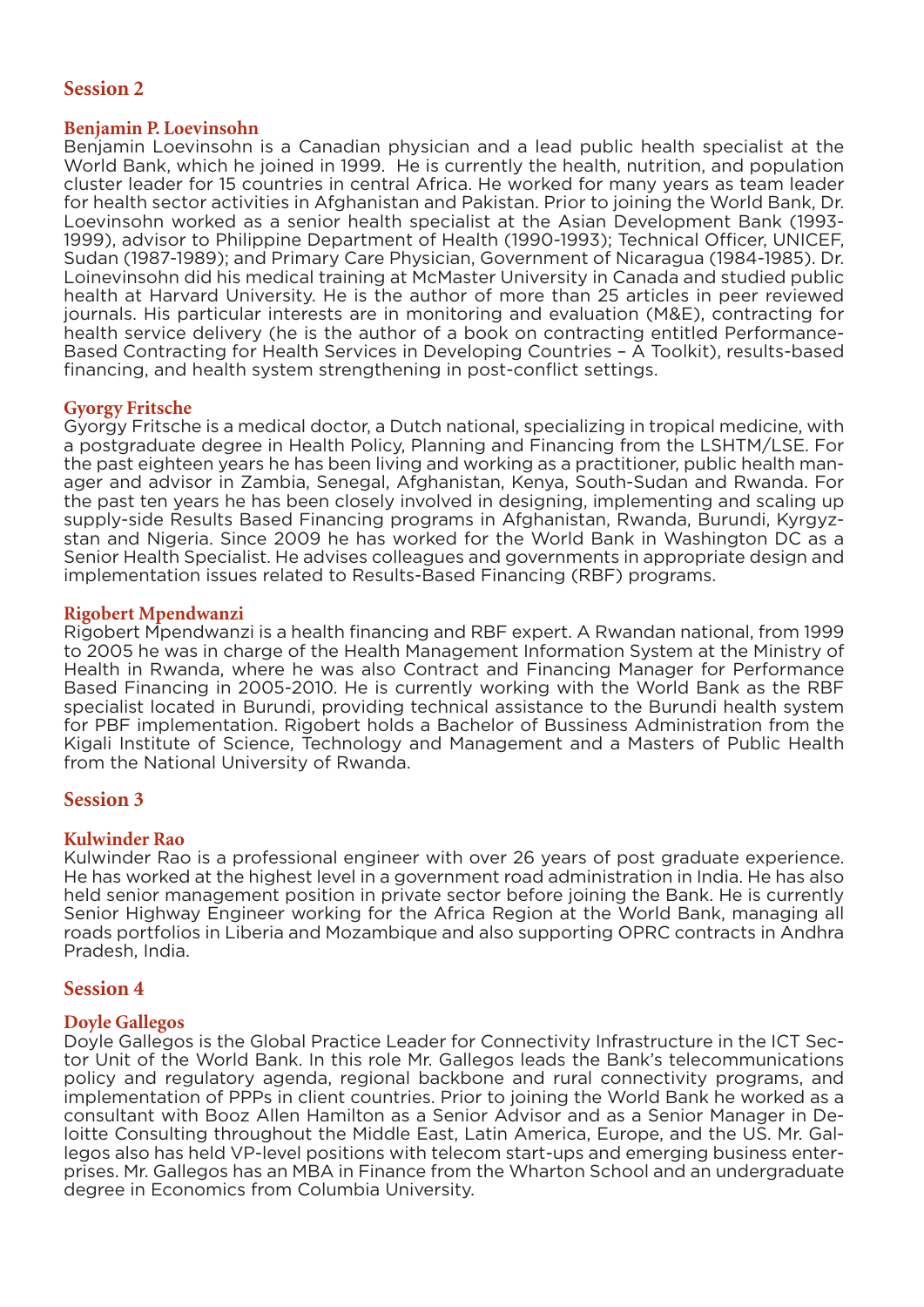# **Mavis A. Ampah**

Mavis Ampah has been with the World Bank Group since 2003. She is a Senior ICT Policy Specialist with the Transport, Water and ICT Group where she is leading the Bank's ICT programs in several countries in the Africa (Ghana, Sierra Leone, Burkina Faso) and Caribbean (Grenada, St. Lucia, St Vincent and the Grenadines) regions. Prior to joining the World Bank, she worked in South Africa for two years as Chief Executive of the African Connection Program, a World Bank/Infodev Program to stimulate investment and coordinate ICT policies and regulatory frameworks in Africa. Ms. Ampah has also previously run her own telecom consulting company - Spectrum International. A Ghanaian national, she holds a Bachelors degree in Economics from the University of Massachusetts, Amherst (US) and a Master's degree in Public Policy from Harvard University's Kennedy School of Government (US).

# **Session 5**

# **Carlos E. Velez**

Carlos E. Velez (Lead Economist, LCSUW) has extensive operational experience in the water sector where he has been responsible for preparing and implementing a large number of projects. His areas of expertise include public policy design, sector planning, project design, public finance, tariff setting and regulation of public services. Before joining the Bank 24 years ago, Mr. Velez managed a marginal cost pricing of water and power program at the Inter-American Development Bank, served as the Executive Secretary of Colombia's National Tariff Board for Public Services, and managed the Economics Unit of Empresas Públicas de Medellín, Colombia. Mr. Velez is a Management Engineer from the National University of Colombia and has a Master of Science in Economics from the London School of Economics and Political Science.

# **Session 6**

#### **Gevorg Sargsyan**

Gevorg Sargsyan is currently the Program Coordinator for the Climate Investment Funds (CTF and SREP) at the Sustainable Energy Department of the World Bank. During his 11 years of experience he has led energy and infrastructure programs in India, Russia, Sri Lanka, Maldives, Armenia, and Georgia. During 2008-2010 he also led a renewable energy and energy efficiency business line in the South Asia Region. Prior to joining the Bank, he worked as a senior manager in various private and public sector organizations. He has been the author and co-author of a number of publications and papers in the area of clean energy and infrastructure finance.

# **Dirk Sommer**

Dirk Sommer is a Senior Investment Officer with the International Finance Corporation and coordinates IFC's Performance-Based Grant Initiative. He has been extensively involved with private sector involvement in infrastructure provision in emerging markets, across utilities, transport and healthcare sectors, over the last 15 years and is advising client governments on both policy aspects of PPPs as well as the design and implementation of individual transactions.

# **Kilian Reiche**

Kilian Reiche is a lead advisor to the World Bank's Africa Electrification Initiative (AEI) and several renewable energy funds and programs run by donors and commercial banks. He is the managing director of iiDevelopment, a small advisory firm specialized on private participation in infrastructure for developing countries. Since 1993, he has designed and/or implemented RE funds and transactions totaling >€500M and co-initiated several renewable energy start-ups. Since 1999, he has been working continuously for the World Bank Group, first as a staff member and recently as a senior consultant.

#### **Juan Manuel Rojas**

Juan Manuel Rojas currently works as Senior Manager for Business Development at Bridas Corporation, a leading Argentinean oil and gas company. Previous to joining Bridas, Mr. Rojas worked for five years as Director for Business Development of Sideco Americana, where he was in charge of the design, project development and organization of renewable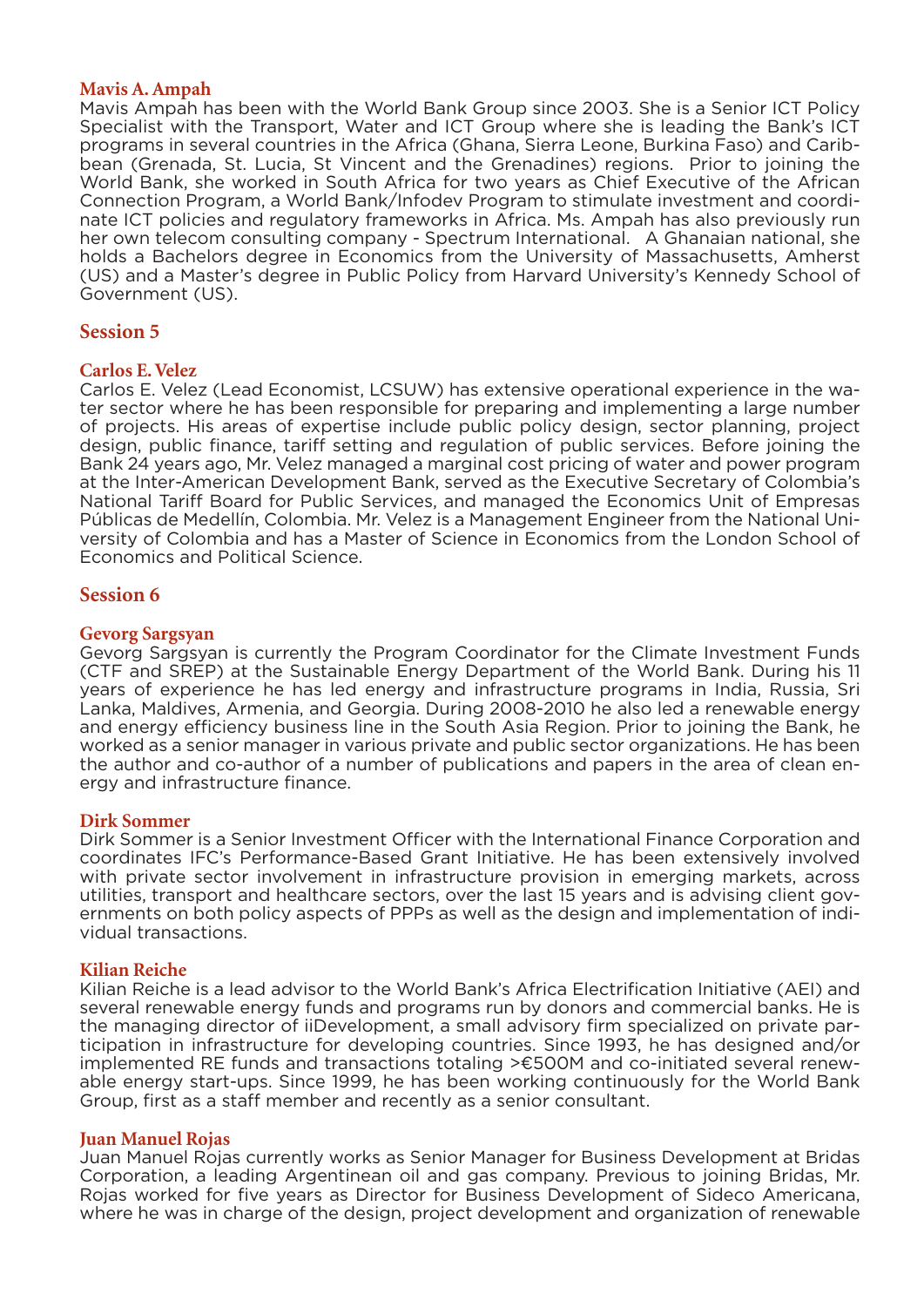and non-renewable power investment programs. During the past ten years, Mr. Rojas has also been consultant of private infrastructure companies, multilateral organizations and governments, in the design of tender processes related to power generation and of universal access programs, rural electrification funds and electrification master plans, in countries such as Colombia, China, Bolivia, Honduras, The Gambia, and Tanzania. Mr. Rojas was a Vice-Minister (undersecretary) of Energy and Gas of the Republic of Colombia, where he played a leading role in rural electrification projects. He also chaired the Energy and Gas Regulatory Commission of Colombia. He earned his BA in Economics and a Master in Economics from the Universidad de los Andes and a Master in Public Policy from Harvard University.

# **Day 2 | Tuesday, May 8**

# **ENERGY ACCESS FOR THE PERI-URBAN/URBAN POOR**

# **Session 7**

# **William (Billy) Cobbett**

William Cobbett has been Manager of the Cities Alliance since May 2006. He joined the Cities Alliance in March 2001 from the United Nations Human Settlements Programme in Nairobi, where he had designed and launched the Global Campaign for Secure Tenure. Born in South Africa, Billy was overall coordinator of Planact, an urban NGO providing policy and technical support to civic organizations and trades unions. He moved to the African National Congress (ANC) headquarters in 1992, where he was National Coordinator of the Department of Local and Regional Government, and Housing. After the 1994 General Election, he was appointed Director General of the National Department of Housing, reporting to Minister Joe Slovo. Prior to joining the United Nations, he was Director of Housing for Cape Town.

#### **Pratima Joshi**

Pratima Joshi is an architect and one of the founding member of the NGO Shelter Associates, where she has been working since its inception in 1993. Within Shelter, Pratima has worked intensively to co-ordinate all projects ranging from actual implementation of housing and sanitation projects to poverty mapping and related research projects. In October 2005 the BBC identified her as one of the leading slum Architects of India and included her in their 'India Week' program which was launched on the BBC website. In 2006 she was the recipient of the global 'Ashoka' Fellowship in recognition of her work as a Social Entrepreneur.

#### **James Njuguna**

James Njuguna is the Customer Relations and Marketing Manager at Kenya Power. He holds a Bachelor of Arts Degree in Administration, a Postgraduate Diploma in Mass Communication, an MBA majoring in Marketing and is currently pursuing a PhD at the University of Nairobi. He is a Council Member of the Marketing Society of Kenya, Member of Public Relations Society of Kenya and Founder Member of the University of Nairobi Alumni MBA Chapter. Over the years, James has spearheaded several successful initiatives to improve Kenya Power's business. He has coordinated innovations and new product development in alternative bill payment solutions, electronic and mobile phone billing, prepayment, call centre and customer service. The marketing programs he has initiated have among other solutions enabled Kenya Power to become a leader in the African continent in annual connectivity, which this year expected to reach 300,000 new connections, bringing the total number of customers connected to the electricity grid to two million.

#### **José Cavaretti**

José Cavaretti has worked in AES Eletropaulo for 30 years, where he is responsible for new products and services, energy efficiency program and projects for low income communities. He is also professor at FGV University on strategic and business planning with a focus on delivery to the "bottom of the pyramid". He graduated in 1980 as Electrical Engineer, and completed a post-graduate degree in 1994. He obtained a Master Title in 2005 at São Paulo University.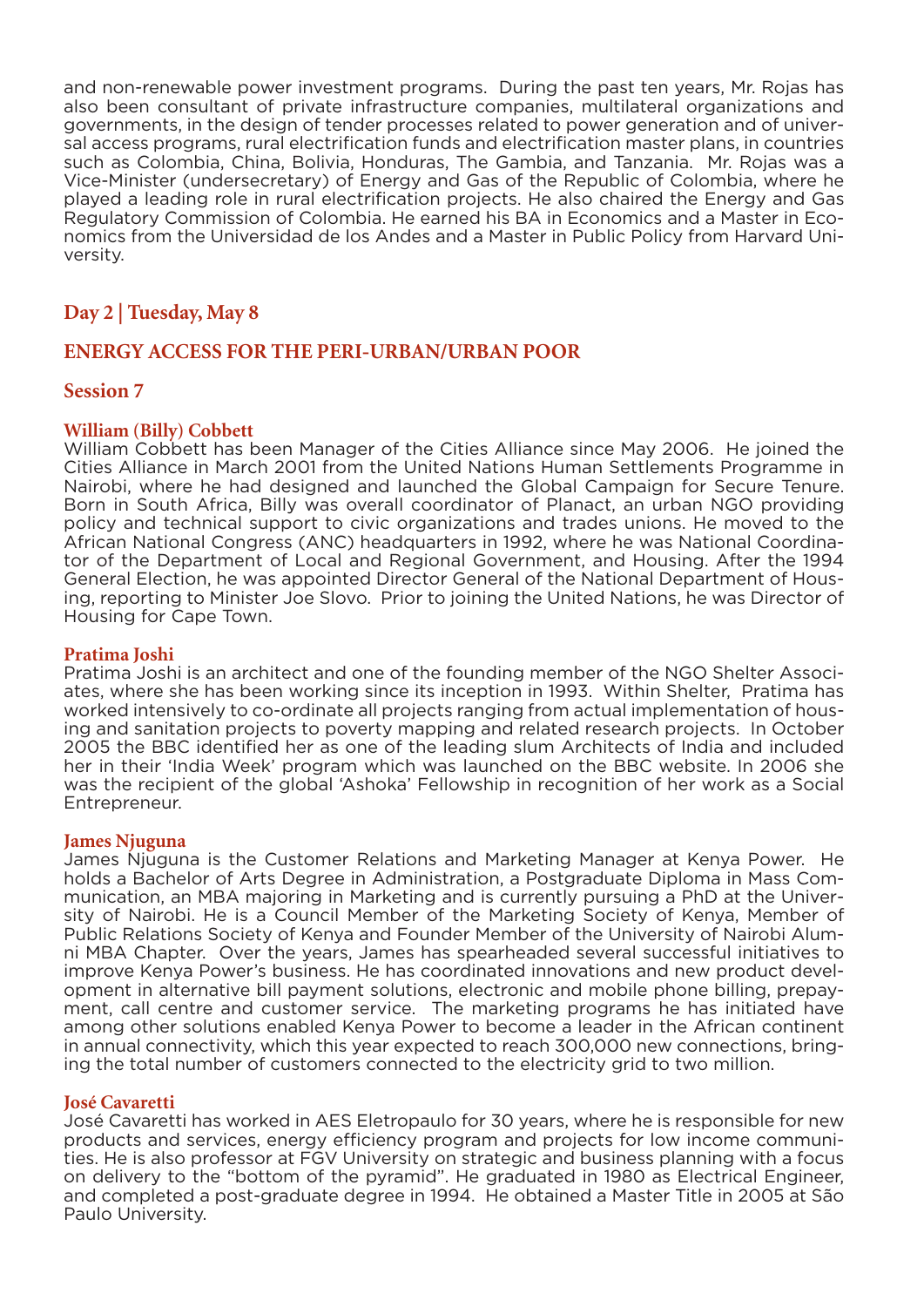# **Connie Smyser**

Connie Smyser is majority owner and partner in Smyser Associates. She has over 30 years' experience in clean energy policy and program development and implementation in both the international and domestic arenas. Recently she has specialized in improved access to and affordability of energy in slums and peri-urban areas and non-technical loss reduction, including recommendations for LIGHT, Rio de Janeiro, on improving urban electricity access in the marginalized low income areas of the city; development and implementation of a prepayment and electricity efficiency program for existing customers in low income urban areas in Monrovia, Liberia; and for USAID, supported the development of an optimal feeder technology toolkit for distribution companies with theft problems in low income urban areas.

# **Session 8**

# **Masami Kojima**

Masami Kojima, Lead Energy Specialist, SEGOM, works mainly on energy poverty, petroleum sector reform, environment (indoor and outdoor air pollution from biomass and fossil fuel combustion), and transport. Her publications include "Who Uses Bottled Gas? Evidence from Households in Developing Countries" (2011), "Expenditure of Low-Income Households on Energy" (2010), "Coping with Oil Price Volatility" (2008), "Considering Trade Policies for Liquid Biofuels" (2007), and "Reducing Air Pollution from Urban Transport" (2005). Ms. Kojima has also been active in public outreach through publication of short briefing notes, including Petroleum Sector Briefing Notes and South Asia Urban Air Quality Management Briefing Notes.

#### **Alex Evans**

Alex Evans has served as President and Chief Operating Officer of Energy Transportation Group (ETG) since 2008. Prior to this, Mr. Evans served as President of ETG International, and previously, as ETG's head of Global Technology Ventures. Before serving as an ETG executive, he served as Chief Operating Officer of Notifact Corporation, an ETG company in wireless networking and information management focused on improving efficiency in industrial and service-industry supply chains. Mr. Evans concurrently serves as the chief operating executive of the Global LPG Partnership, a public-private partnership coordinated with the United Nation's Sustainable Energy for All initiative. Mr. Evans received an MBA degree with high distinction (Baker Scholar) in 1993 from Harvard University and the BS degree cum laude in Electrical Engineering in 1985 from Yale University.

#### **Renzo Bee**

Renzo Bee is the Director, International, for the LPG Business Line at Totalgaz, covering Asia, Africa, Europe and Latin America, representing 46 countries. He has 30 years' experience in the petroleum industry, of which 12 years were in the retail sector and 11 years working on LPG. He was involved in the merger of the Total LPG activity in Morocco, in the creation of Totalgaz Honduras and El Salvador and in the negotiation of a joint venture in China's Henan Province. Previously he was director member of the board of Elfgaz Saigon, Commercial Manager of Elf Nigeria, MD of Total Honduras, of Total El Salvador, of SDBP of Morocco (LPG), Director of Salamgaz (Morocco), Ouargaz (Morocco), Gazber (Morocco) and Ismailiagaz (Morocco). He is a member of the CEDS Auditors Members, Centre d'Etudes Stratégiques et Diplomatiques, of Paris. Mr. Bee holds a degree in Engineering, Arts & Métiers, postgraduate studies in Business Administration from IAE Paris, as well as a postgraduate degree in Strategy & Diplomacy from CEDS Paris.

#### **Gusrizal Taib**

Gusrizal Taib is a Senior Vice President, Corporate Investment and Business Development, at Pertamina (Persero). He has held various senior positions at Pertamina since 2006. He holds a bachelor's degree in Mechanical Engineering, from the Institute Teknologi Bandung, Indonesia and a Masters in Shipping Management, from the World Maritime University, Malmo, Sweden.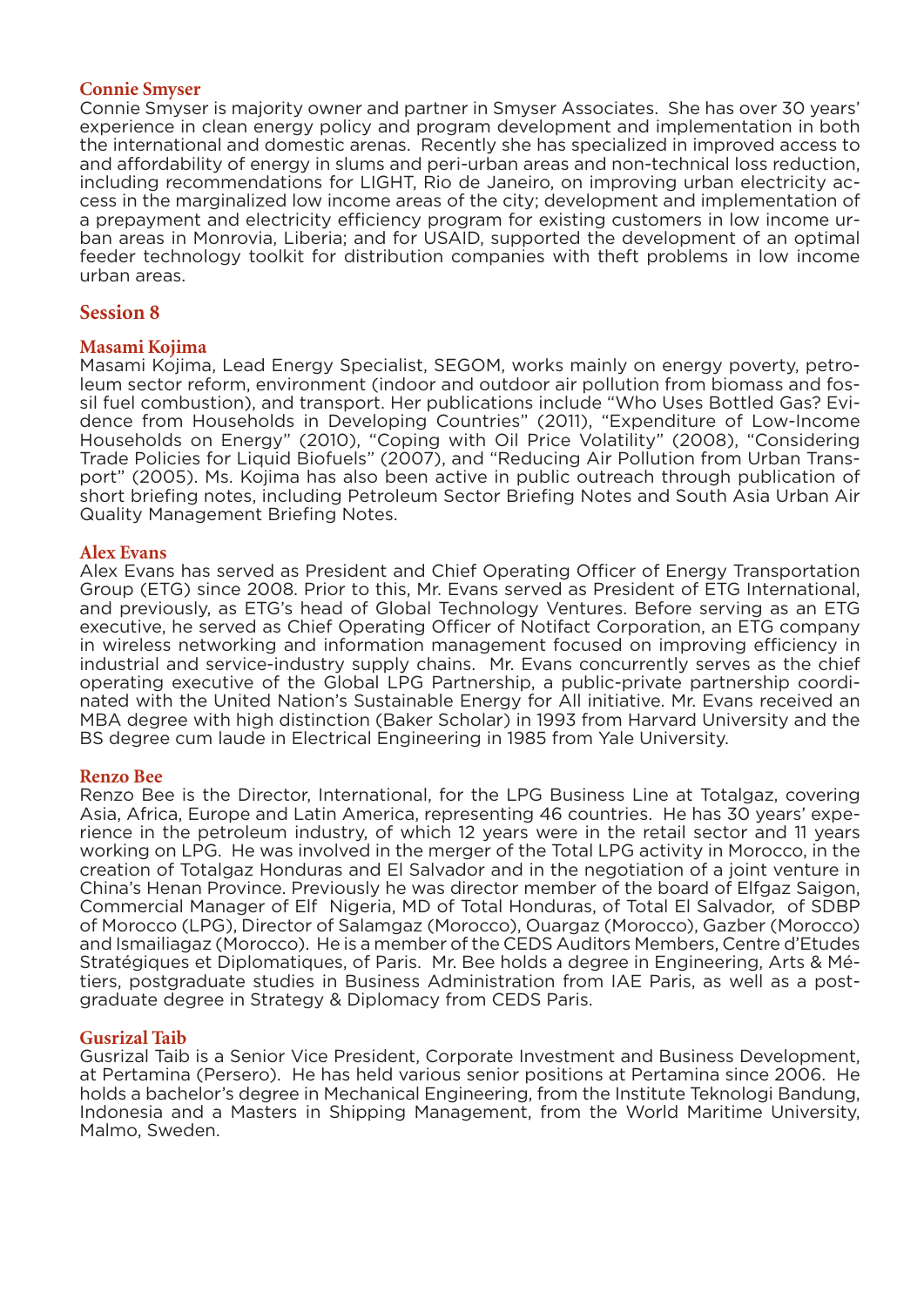# **Elvira Peynado Vengoechea**

Elvira Peynado Vengoechea is Promigas' Investments Coordinator. As such, Ms. Peynado, who joined the company in 2001, is responsible for leading the Assets Management portfolio of 35 companies in Latin America. During her time at Promigas, she has had experience in tariff negotiation for various natural gas transportation and distribution companies as well as in mergers, acquisitions and spin-off processes. Ms. Peynado has also led the structuring and implementation of projects such as the Public Partnership Project with the Dutch government and the Global Partnership on Output Based Aid. Through these projects more than 45,000 low income families in Colombia were benefitted with a subsidy to the fee for natural gas connection. Ms. Peynado earned a degree in business management from Universidad del Norte.

# **Luis Tineo**

Luis Tineo is a Senior Operations Specialist with the Global Partnership on Output-Based Aid. He has been staff of the World Bank since 1998, where he has worked extensively on the regulatory and contractual aspects related to the provision of public services in energy, water and sanitation, and transport. Luis is a member of GPOBA since its early inception stages, and has contributed to the design and implementation of various OBA projects in different regions, including Latin America, Africa, South East Asia, and South Asia. Currently he is part of the GPOBA team of advisors to governments interested designing and setting up national OBA facilities. Before joining the Bank, he worked at the Office of the Chief Economist of the Inter-American Development Bank, and served as General Counsel in the Ministry of Finance in Venezuela.

# **Day 3 | Wednesday, May 9**

# **RENEWABLE ENERGY RESOURCE MAPPING AND ENERGY ASSESSMENT TOOLS**

# **Session 9**

# **Jake Badger**

Jake Badger has carried out research and development within numerical wind resource assessment methodologies for over 11 years. He has been principle modeler in more than 15 international wind resource study projects. He is expert in application of the mesoscale modeling output (numerical wind atlas data) in microscale models (including WAsP) for site specific verification and feasibility studies. His research goals include improving accuracy of resource assessment, obtaining reliable uncertainty estimation, and modeling of wake effects and application of satellite derived winds in resource assessment systems.

# **Nicolas Fichaux**

Nicolas Fichaux is currently a program officer at the International Renewable Energy Agency (IRENA) based in the United Arab Emirates where he is leading work on the Global Wind and Solar Atlas in conjunction with the Clean Energy Ministerial. He was previously Head of Policy Analysis at the European Wind Energy Association, and prior to that he worked at the French Environment and Energy Management Agency, ADEME, covering renewable energy R&D.

# **Session 10**

# **Pierre El Khoury**

Pierre El Khoury is the Manager of the Lebanese Center for Energy Conservation at the Ministry of Energy and Water in Beirut, Lebanon. His main duties include overseeing strategies and programs related to the development of energy efficiency and renewable energy markets in Lebanon. Mr. El Khoury is the main author of the National Energy Efficiency Action Plan for Lebanon 2011-2015. The plan was adopted by the Government of Lebanon in November 2011, making Lebanon the first country in the Arab World to adopt such a plan. He also worked on the development of the National Energy Efficiency and Renewable Energy Action (NEEREA) with the Central Bank of Lebanon. Mr. El Khoury holds a Bachelor degree in Electrical Engineering and a Master degree in Engineering Management, both from AUB. El Khoury is a member of the Order of Engineers and Architects in Beirut.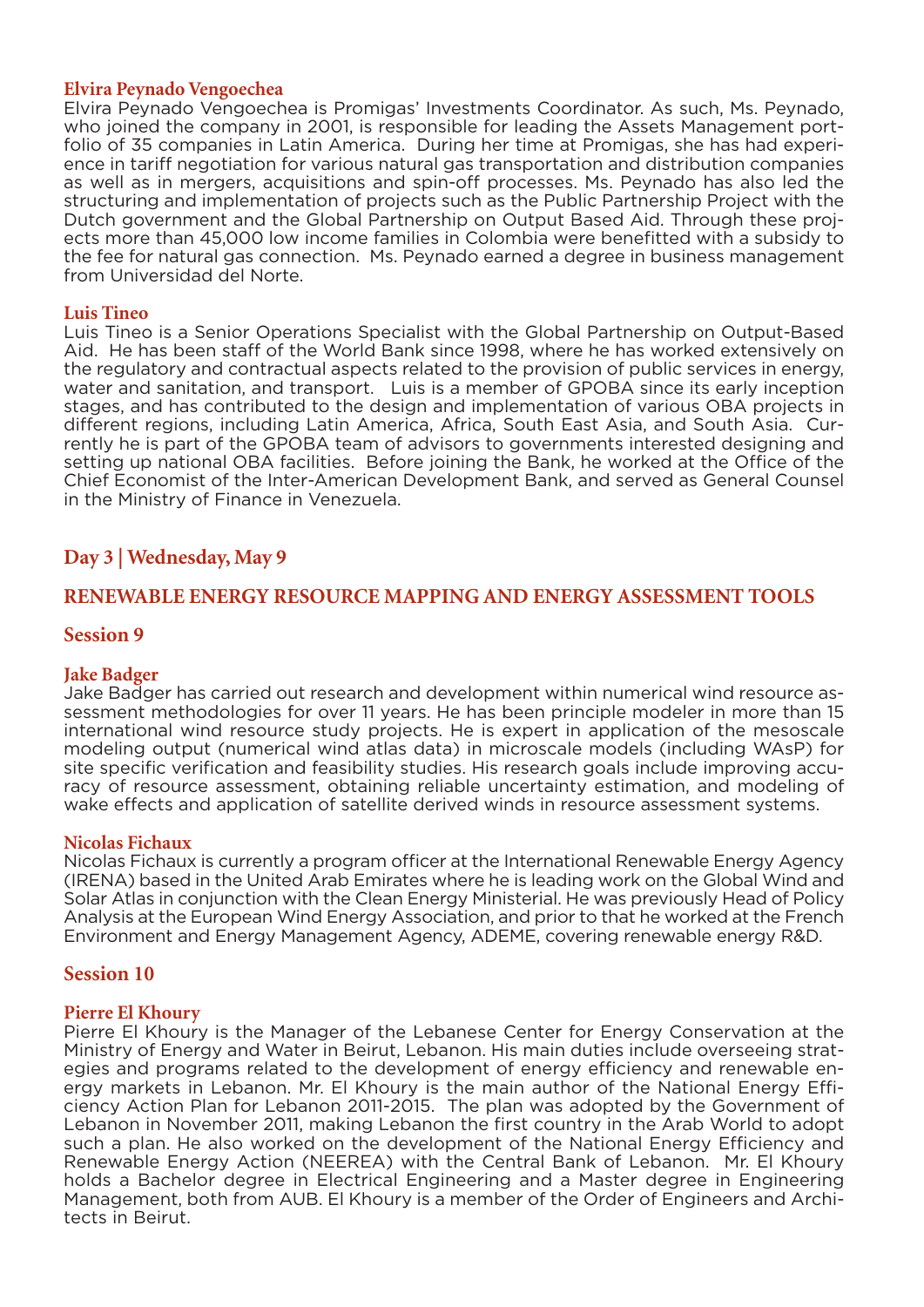# **Dr. S. Gomathinayagam**

Dr. Gomathinayagam is Executive Director at the Centre for Wind Energy Technology (CWET), an autonomous research and development institution under the Ministry of New and Renewable Energy, Government of India. A civil engineering graduate of the Regional Engineering College, Tiruchirapalli (Madras University), he obtained his post-graduate and doctoral degrees from IIT-M. After serving as project associate at IIT-M, he joined Structural Engineering Research Centre, Madras, in 1983 as a scientist and became deputy director and project leader of field experiments in wind engineering. He is one of the members of the team which won the CSIR Technology Shield in 2000 and AS Arya – UOR Disaster Prevention Award in 2001 for their contribution towards cyclone disaster mitigation. He has published over 80 interdisciplinary technical papers in national and international journals, conferences and seminars.

# **Joseph Tawiah Quayson**

Joseph Tawiah Quayson is a Rural Electrification Planning Engineer for the Ghana Energy Development and Access Project (GEDAP) of the Ministry of Energy, Ghana. His duties include extension of and management of electricity to rural communities in Ghana, and preparation of GIS mapping for electrification planning, including incorporating resource maps being prepared by the Energy Commission of Ghana. Mr. Quayson has BSc and MSc degrees from the Moscow Power Engineering Institute, Russia. He previously worked for the Electricity Company of Ghana (ECG) as a Design Engineer and a Project Engineer for the Rural Electrification division.

# **Session 11**

# **Hosni Ghedira**

Dr. Hosni Ghedira is Director of the UAE Research Center for Renewable Energy Mapping and Assessment at Masdar Institute, United Arab Emirates. He is also an Associate Professor at the Water and Environmental Engineering program at Masdar Institute. Before moving to the UAE, Dr. Ghedira spent six years at the City University of New York as an Assistant Professor and Research Associate Professor. He also acted as Director of the Environmental Remote Sensing and Image Processing Laboratory at the NOAA Cooperative Remote Sensing Science & Technology Center in New York for more than four years. Dr. Ghedira's current research interests include: application of remote sensing in environmental monitoring; solar and wind potential mapping; water resources management in water-scarce regions; satellite image processing; and remote sensing algorithm development. Dr. Ghedira has authored and co-authored more than 60 publications in peer-reviewed journals and referred conference proceedings.

#### **Niyibizi Mbanzabigwi**

Niyibizi Mbanzabigwi is the project focal person of the Sustainable Energy Development Project, Rwanda. The project, co-financed by GEF and the World-Bank, aims to strengthen and consolidate the Rwandan renewable energy market, through strengthening policy, efficient utilization of biomass resources, sustainable development of micro-hydro resources, and development of solar energy and energy efficiency. Mr. Mbanzabigwi previously worked as a renewable energy expert in charge of solar and wind energy in the Rwandan Ministry of Infrastructure. He was also a lecturer in the Physics Department of the Kigali Institute of Science and Technology from 2003 to 2008. He was educated at the National University of Rwanda and the University of Le Havre (France), where he was awarded an MSc in Energy and Environmental Studies in September 2007.

#### **Ajwad Musthafa**

Mr. Ajwad Musthafa is the Deputy Director of the Planning and Market Development Division of the Maldives Energy Authority (MEA). MEA is the energy regulatory body affiliated to Ministry of Environment and Energy. With expertise in the policy, regulatory, technical and environmental aspects of the energy sector, Mr. Musthafa acts as the focal point for many energy sector development projects in the Maldives. He holds an MSc in Energy Economics and Policy from the University of Surrey.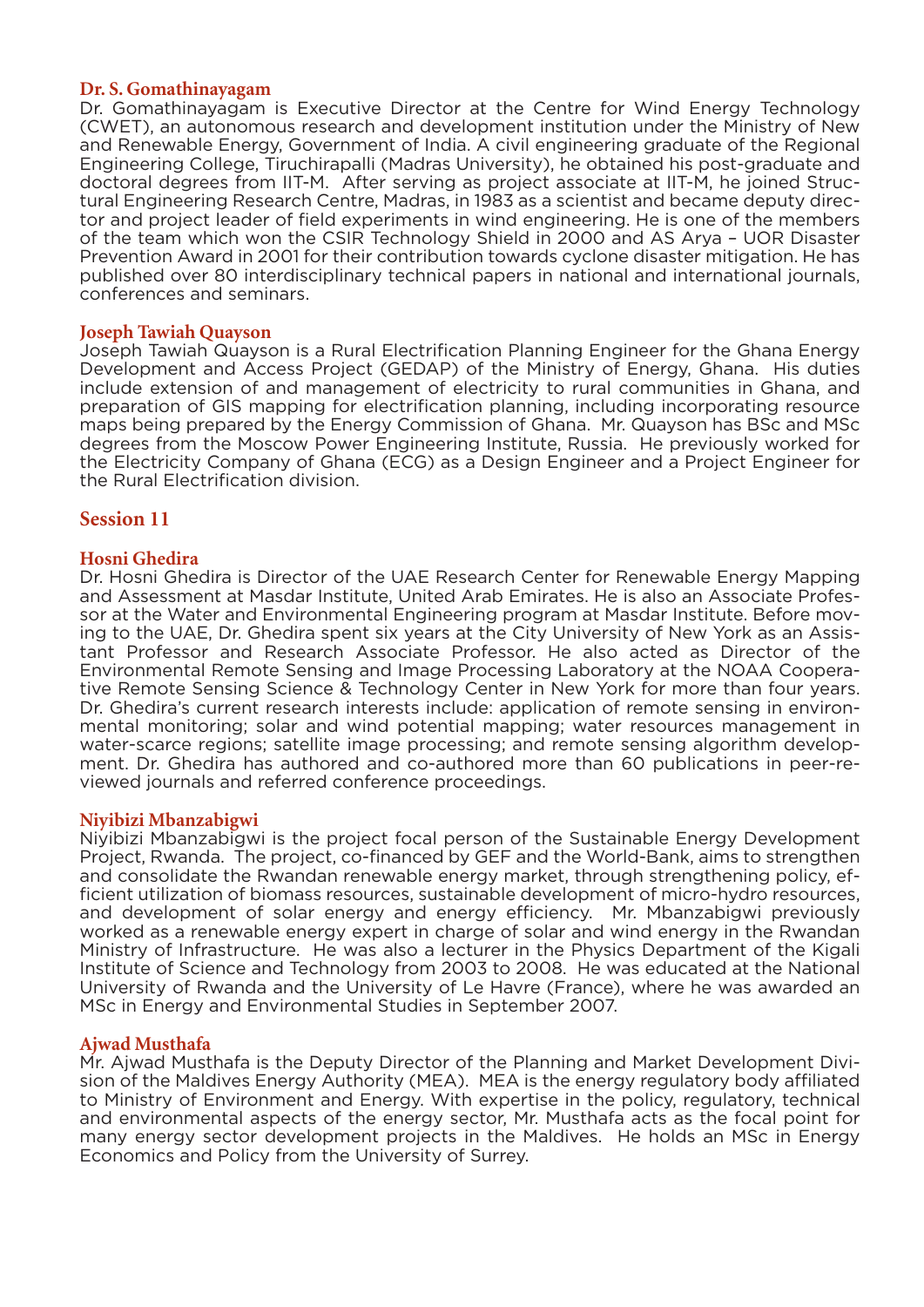# **Session 12**

# **Daran Rife**

Daran Rife serves as Head of Mesoscale Modeling at GL Garrad Hassan where he leads global efforts to develop and implement mesoscale-model-based products and services. He has more than 20 years experience in mesoscale modeling and downscaling. Prior to joining GL Garrad Hassan, Daran worked at the National Center for Atmospheric Research, in Boulder, Colorado from 1999-2012, as a Project Scientist. He has served as a Principal Investigator on numerous US federally-funded projects focusing on topics ranging from short-term weather prediction to wind energy. He is the recipient of numerous awards from the National Weather Service, and has been Associate Editor of the scholarly journal Weather and Forecasting since 2009.

# **Riaan Meyer**

Riaan Meyer is the head of the Centre for Renewable and Sustainable Energy Studies at Stellenbosch University, South Africa. His main focus is solar resource assessment (both on site ground measurements and satellite derived data) and solar technologies including CSP, PV and CPV. He teaches various post graduate modules e.g. Renewable Energy Systems, Solar Energy and Conventional Energy Systems. He holds a B.Eng in Electrical Engineering and an MSc (Eng) in Mechanical Engineering.

# **Harsh Goenka**

Harsh Goenka is responsible for business development at GeoModel Solar, a consultancy firm based in Slovakia dealing with the planning, financing, and operation of solar energy systems. He holds a B (Eng) in Electrical and Electronics Engineering from the University of Bristol.

# **Douglas G. Hall**

Douglas Hall is the Water Energy Technical Lead of the Idaho National Laboratory's Wind and Water Power Program. INL is a US Department of Energy laboratory that supports the Department's Office of Energy Efficiency and Renewable Energy. INL also performs research for other federal and private organizations. Mr. Hall has led studies of the hydropower potential of US and Brazilian natural streams, the costs of developing and operating US hydropower projects, US hydroelectric plant ownership, and most recently studies of sites in the Pacific Northwest for stream obstructing dams and their dimensions and opportunities for new US pumped storage plants using natural waterbodies as auxiliary reservoirs. He holds a Masters Degree in Aeronautical and Astronautical Engineering from Ohio State University.

# **Session 13**

# **Sameer Shukla**

Sameer Shukla is a Senior Energy Specialist who joined the Bank in June 1996 in the South Asia Region. He is currently Program Team Leader for the Energy Assessments and Strategies Program at ESMAP. Prior to moving to ESMAP, he worked in the Sustainable Development Department of the Europe and Central Asia Region, where he was the team leader for the electricity and gas sector program in Turkey. He was responsible for preparing, appraising and supervising projects in renewable energy, energy efficiency, electricity transmission and distribution, generation rehabilitation, and gas transmission investments. Recent work includes leading the Private Sector Renewable and Energy Efficiency Project, which is the first project to be approved for the Clean Technology Fund (CTF). From 1994 to 1996, he worked in the Corporate Finance division of Price Waterhouse, focusing on consulting and financial advisory work in the energy sector. He holds an MBA (Finance) from the Indian Institute of Management Calcutta, India.

# **Andreas Mästle**

Andreas Mästle is an economist specializing in economic and financial modeling. He was previously with KfW in Germany in the Asia division as task manager for infrastructure projects and has worked in KfW's Export-Credit and Project Finance department. Andreas Mästle holds a PhD from Hamburg University.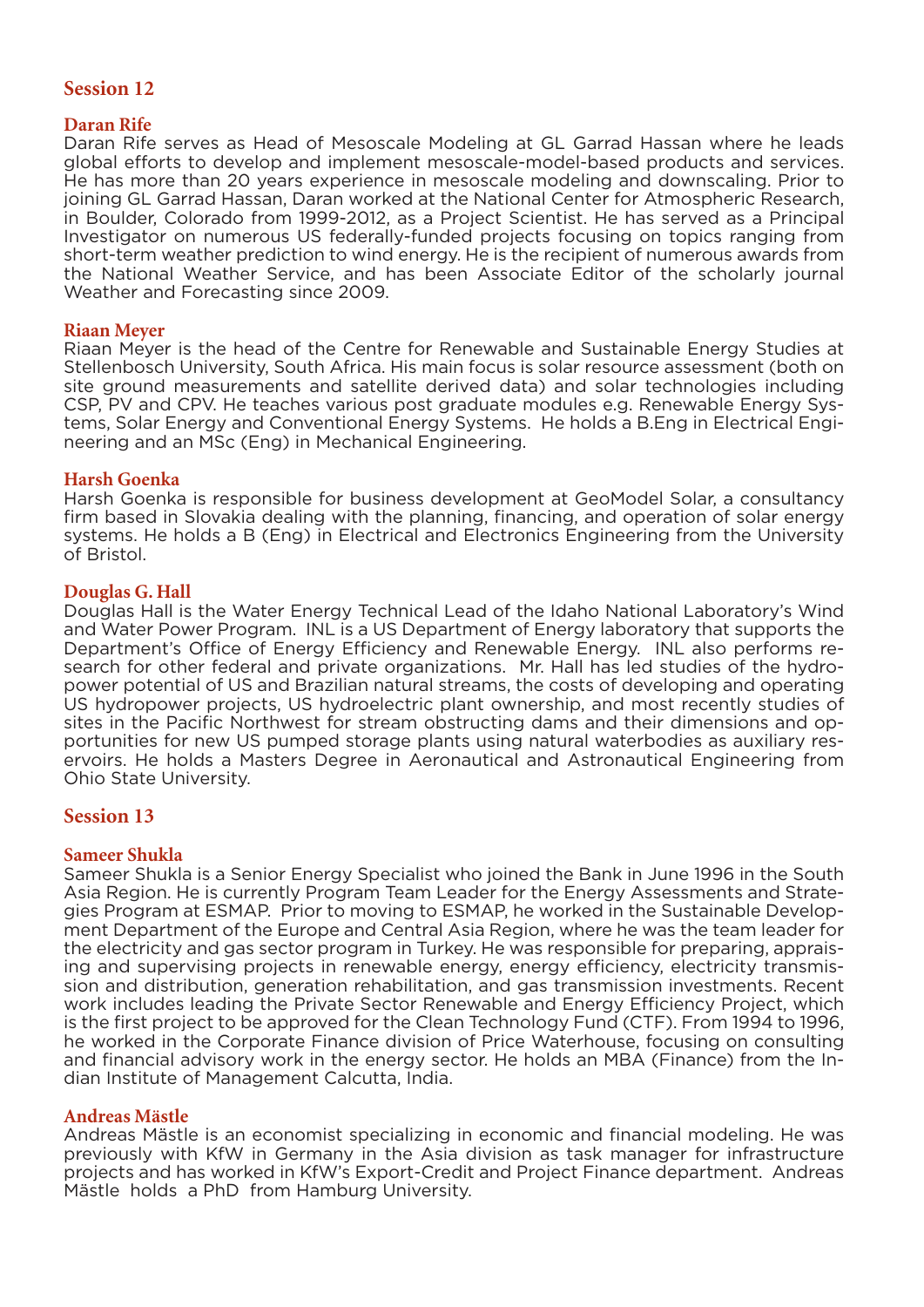# **Pedzi Makumbe**

Pedzi Makumbe has the day-to-day responsibility for ESMAP's analytical tools in energy efficiency and low carbon development. He joined the World Bank's Sustainable Development Unit in 2010 as a Young Professional. He joined the World Bank from Gard Global Group, a Boston-based renewable energy consultancy where he was responsible for managing client relationships and leading internal teams responsible for covering the north eastern part of the United States. Prior to that, Dr. Makumbe conducted post-graduate research at Harvard University after completing his engineering PhD from the Massachusetts Institute of Technology.